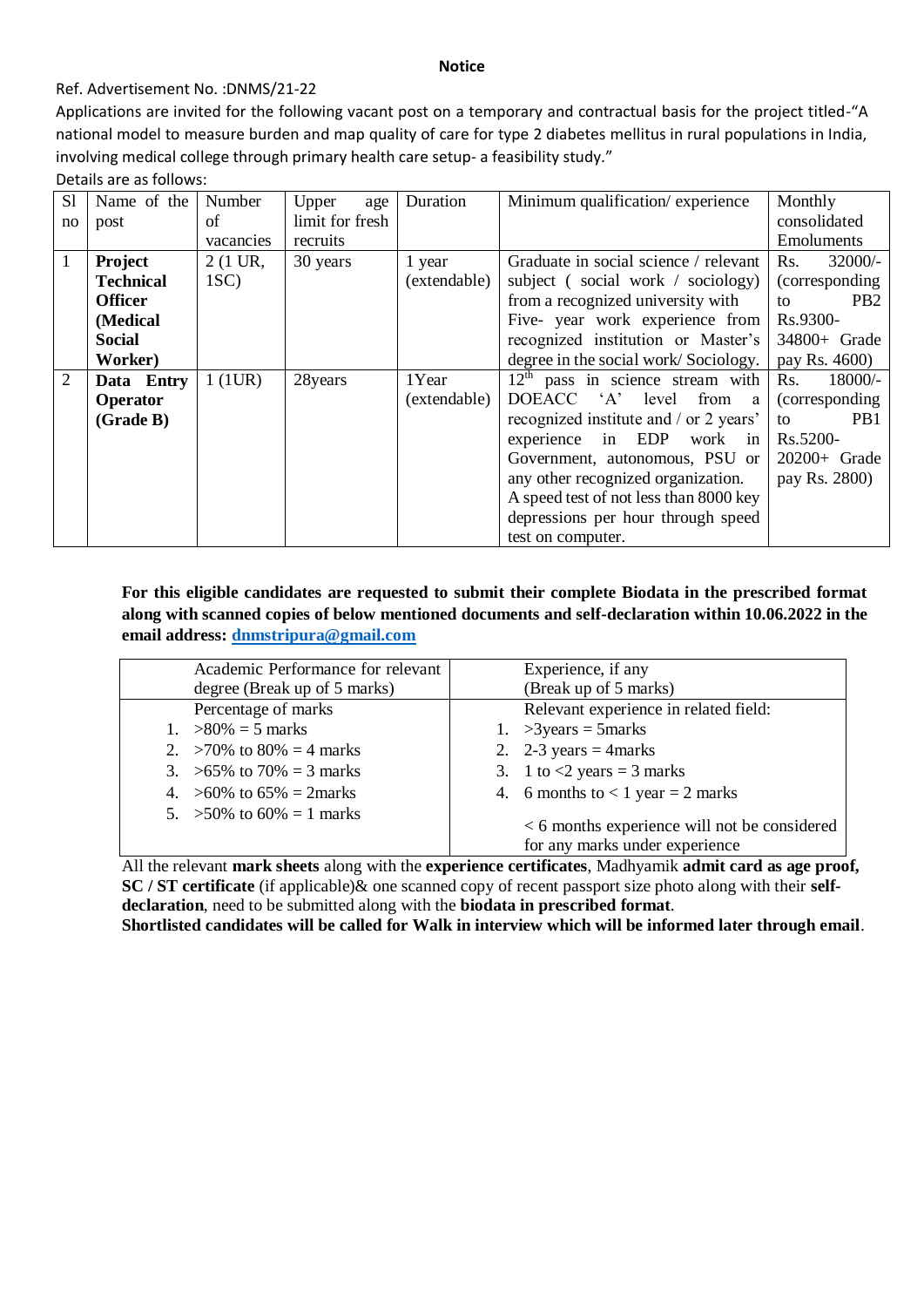1. The posts are purely temporary and co-terminable with the project. The Govt. of India/ Govt. Of Tripura/ICMR/AGMC, will not take any guarantee for/will not be responsible for any confirmation/ regularization of the posts in future.

Interested candidates may e-mail their application in the prescribed format along with the scanned copies of their marksheet and testimonials in advance positively by 10.06.2022, to the address **[dnmstripura@gmail.com](mailto:dnmstripura@gmail.com)**

- 2. All Candidates will have to apply in the prescribed application form which can be downloaded from the website **[https://www.agmc.nic.in](https://www.agmc.nic.in/)** and provide a valid Email ID and Contact Number.
- 3. Retrenched Govt. Employees, Departmental Candidates (including projects) and Ex-servicemen in accordance with the instructions issued by the Central Govt. From time to time. *Age concession to the extent of service rendered in other research projects will also be admissible for experienced and skilled persons.* Candidates must possess the essential qualification as mentioned in the advertisement on the day of the interview/written test.
- 4. The candidate will have to stay and work in entire state of Tripura as deemed necessary for the project.
- 5. The date and time of the interview will be intimated to the eligible candidates via email only. No phone calls will be made by the authority.
- 6. No TA/DA etc. will be provided for attending the interview.
- 7. The Principal and the appointing authority have the right to accept/reject any application without assigning any reason and no correspondence in this matter will be entertained. Canvassing in any form or bringing political or other outside influence with regard to selection/recruitment shall liable for disqualification.

Dr. Rituparna Das Principal Investigator, Diabetes National Model Study, Agartala Govt. Medical college, Agartala.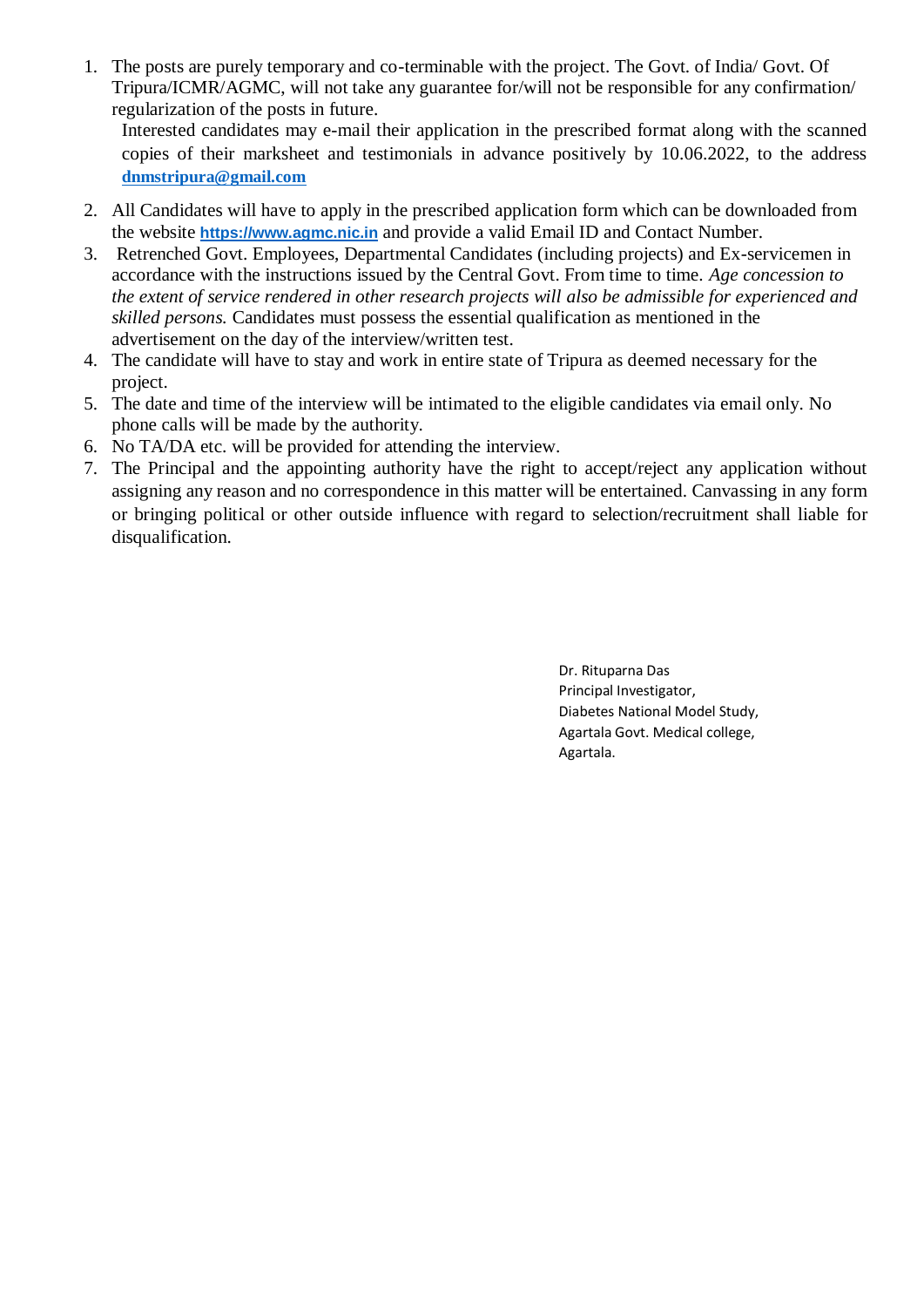# **Application Form**

|    | Ref. Advertisement no.:                        |               |                                                                                                                        |                                         |
|----|------------------------------------------------|---------------|------------------------------------------------------------------------------------------------------------------------|-----------------------------------------|
|    | 1. Name of the post applied for:               |               | <u> The Common State of the Common State of the Common State of the Common State of the Common State of the Common</u> | Affix recent<br>passport size<br>colour |
|    | 2. Name of the Candidate<br>(in block letters) | ÷.            |                                                                                                                        | photograph                              |
|    | 3. Fathers Name<br>(in block letters)          | š             | the contract of the contract of the contract of the contract of the contract of the contract of the contract of        |                                         |
|    | 4. Date of birth<br>(DD/MM/YY)                 | $\frac{1}{2}$ | the contract of the contract of the contract of the contract of the contract of the contract of                        |                                         |
| 5. | Sex (Male/Female)                              | ţ             |                                                                                                                        |                                         |
| 6. | Address                                        | ţ.            |                                                                                                                        |                                         |
|    | (for correspondence)                           |               |                                                                                                                        |                                         |
|    |                                                |               |                                                                                                                        |                                         |
|    |                                                |               |                                                                                                                        |                                         |
| 7. | Mobile/Landline No.                            | ţ             | the contract of the contract of the contract of the contract of the contract of                                        |                                         |
|    | 8. E-mail ID                                   | ţ             |                                                                                                                        |                                         |
|    | 9. Nationality                                 | ĵ.            | the contract of the contract of the contract of the contract of the contract of                                        |                                         |
|    | 10. Religion                                   | I.            |                                                                                                                        |                                         |
|    | 11. Category<br>(GEN/ST/SC/OBC)                | ÷             | the contract of the contract of the contract of the contract of the contract of the contract of the contract of        |                                         |
|    | 12. Marital Status                             | I.            |                                                                                                                        |                                         |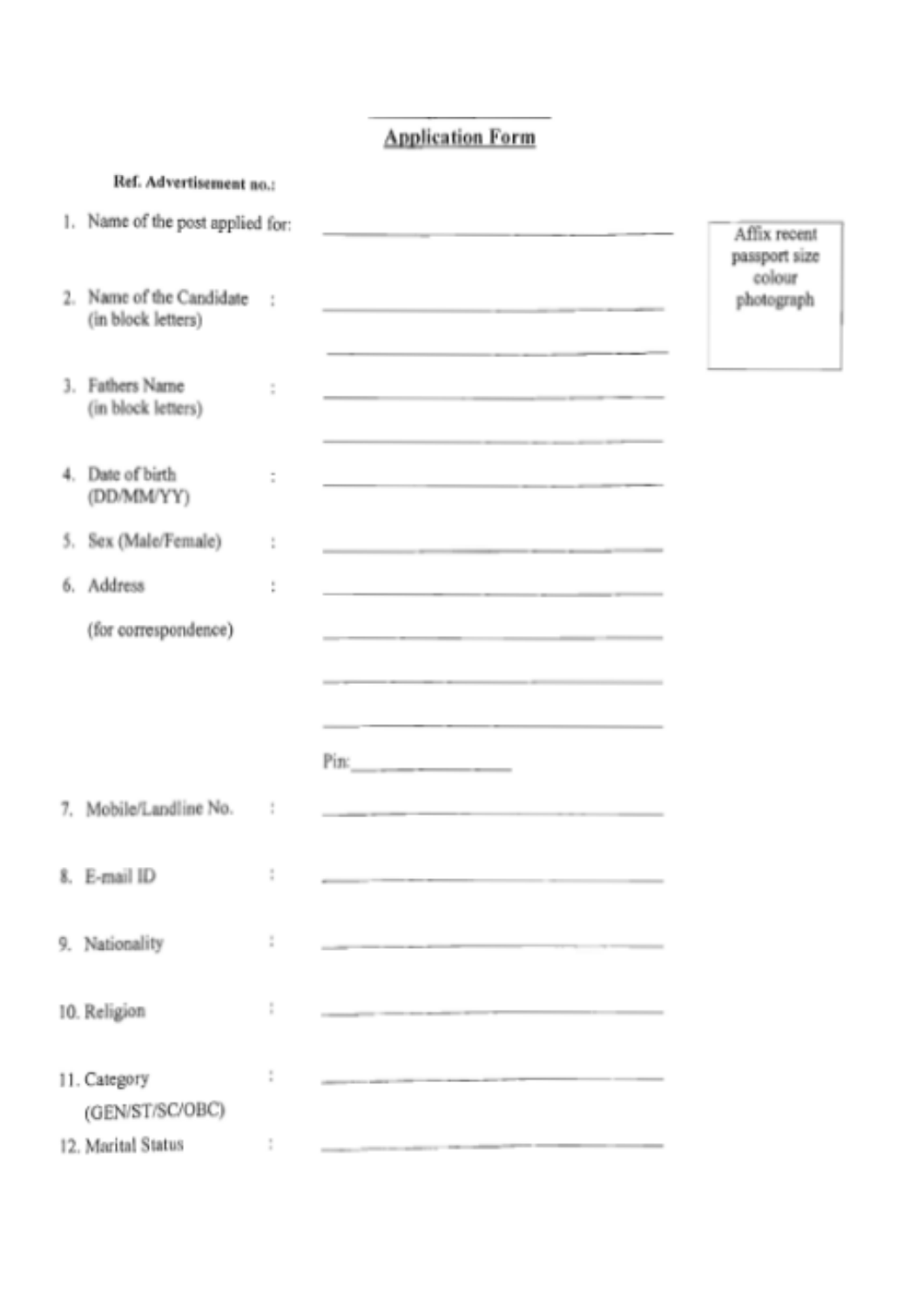13. Particulars of all examination passed and degree and technical qualifications obtained (commencing with the matriculation or equivalent examinations; additional qualifications may be mentioned in a separate sheet)

| Sl.<br>No. | <b>Name of Examination</b><br>Passed | Year of<br>Passing | Board/University | Subject | Division/Class/<br>Grade |
|------------|--------------------------------------|--------------------|------------------|---------|--------------------------|
|            |                                      |                    |                  |         |                          |
|            |                                      |                    |                  |         |                          |
|            |                                      |                    |                  |         |                          |
|            |                                      |                    |                  |         |                          |
|            |                                      |                    |                  |         |                          |

14. Work Experience (additional experience may be mentioned in a separate sheet):

| Sl.<br>No. | The means of the change of<br>Name of the Employer | <b>Period of Service</b> |    | Post Held | Pay Scale/<br>Salary |
|------------|----------------------------------------------------|--------------------------|----|-----------|----------------------|
|            |                                                    | From                     | Тo |           |                      |
|            |                                                    |                          |    |           |                      |
|            |                                                    |                          |    |           |                      |
|            |                                                    |                          |    |           |                      |